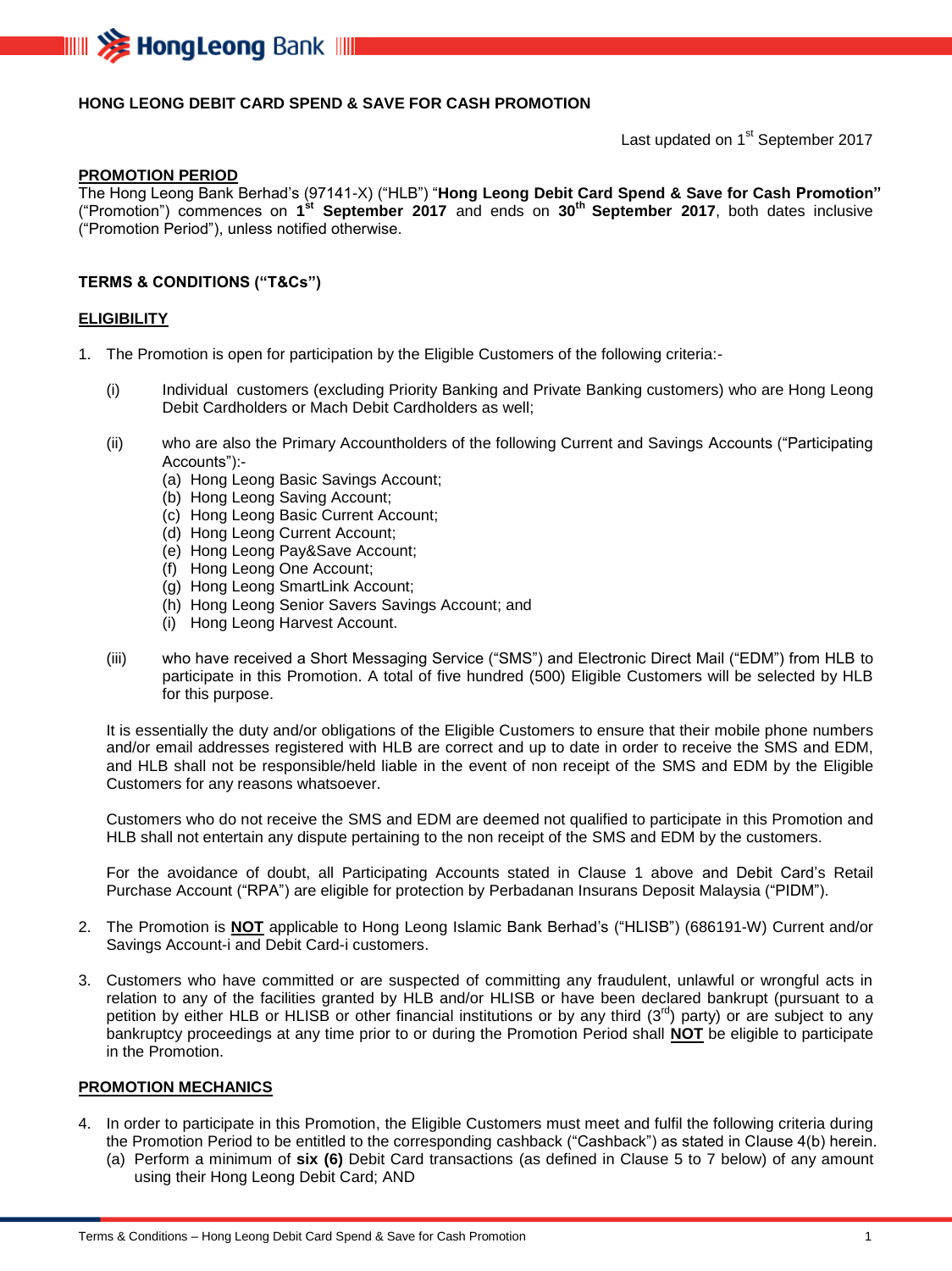

(b) Maintain / Achieve a Monthly Incremental Deposit (as defined in Clause 8 to 11 below) for the following amounts tabulated below:-

| <b>Monthly Incremental Deposit</b> | <b>Cashback</b>  |
|------------------------------------|------------------|
| RM2,000 to RM3,999                 | RM <sub>10</sub> |
| RM4,000 and above                  | RM20             |
|                                    |                  |

[Clause 4(a) and (b) are collectively known as "Promotion Criterias"].

- 5. Debit Card transactions refer to Debit Card Present and Card-Not-Present transactions including but not limited to local and overseas retail point-of-sale purchases (Contact and/or Contactless), online purchases, auto-billing and Touch 'n Go reloads which are successfully recorded and posted to the Eligible Customers' RPA but EXCLUDE the following transactions:
	- (a) Automated Teller Machine ("ATM") withdrawal;
	- (b) Refunded, disputed, unsuccessful, reversed/void, unauthorized, fraudulent or unlawful transactions;
	- (c) Payment of Debit Card Issuance Fee/ Annual Fee/ Renewal Fee; and
	- (d) Any other form of services or miscellaneous fees (including Penalty Charges) imposed by HLB.
- 6. Debit Card transactions made in foreign currencies will be converted and computed in Ringgit Malaysia (RM) based on the conversion rate determined by HLB at the time of transactions.
- 7. Eligible Customers can only participate in this Promotion with one (1) Hong Leong Debit Card.
- 8. Monthly Incremental Deposit is defined as the Daily Average Balance ('DAB") of the Participating Accounts throughout the Promotion Period minus the closing balance on  $31<sup>st</sup>$  August 2017. *DAB = Sum of daily end day balances throughout the Promotion Period Number of days throughout the Promotion Period i.e. thirty (30) days*

# *Monthly Incremental Deposit = DAB – Closing Balance on 31st August 2017*

- 9. For the purpose of this Promotion, all deposits must be New Funds. For the avoidance of doubt, New Funds are:
	- (a) Cash, interbank GIRO, new funds received via telegraphic transfer from other banks, local cheque or banker's cheque issued by other banks; and/or
	- (b) Proceeds arising from the redemption of equity, unit trust funds, bonds and/or Hong Leong Invest Safe that are re-deposited into any of the Participating Accounts.
- 10. "New Funds" are **NOT**:
	- (a) Maturing Fixed Deposit ("FD"), Term Deposit-i ("TD-i"), General Investment Account ("GIA") or premature withdrawal of FD, TD-i or GIA; and/or
	- (b) Inter-branch transfer within HLB and HLISB including third (3rd) party transfer.
- 11. For Eligible Customers with multiple Participating Accounts, their DAB in each Participating Account shall be aggregated to calculate the total Monthly Incremental Deposits for determining the Cashback.
- 12. HLB will track the Eligible Customers' entitlement automatically at the end of the Promotion Period based on the Promotion Criterias met. No registration of participation is required.
- 13. HLB shall not be liable and responsible for any failure or delay in transmission and/or reflection in the Eligible Customers' RPA on the relevant Debit Card transactions and/or Participating Account on the relevant deposits transactions which may result in the Eligible Customers being omitted from receiving or not entitled to the Cashback for the Promotion.
- 14. Total Cashback payout is capped at **Ringgit Malaysia Ten Thousand only (RM10,000)** under this Promotion and it is limited to **five hundred (500)** Eligible Customers throughout the Promotion Period. Each Eligible Customer is entitled to a minimum Cashback of **Ringgit Malaysia Ten (RM10)** only or a maximum Cashback of **Ringgit Malaysia Twenty** (**RM20)** only as the case may be, upon fulfilment of the Promotion Criterias; regardless of the number of Debit Card(s) and/or Participating Account(s) that he/she has with HLB.
- 15. The Eligible Customers' Hong Leong Debit Cards and RPA as well as Participating Account(s) must remain open, active and valid with a minimum account balance of **Ringgit Malaysia Two Hundred (RM200)** from **1 st September 2017** until **31st December 2017** for the purpose of the Cashback crediting, failing which, the Eligible Customers shall be disqualified from receiving the Cashback and the Cashback shall be forfeited.